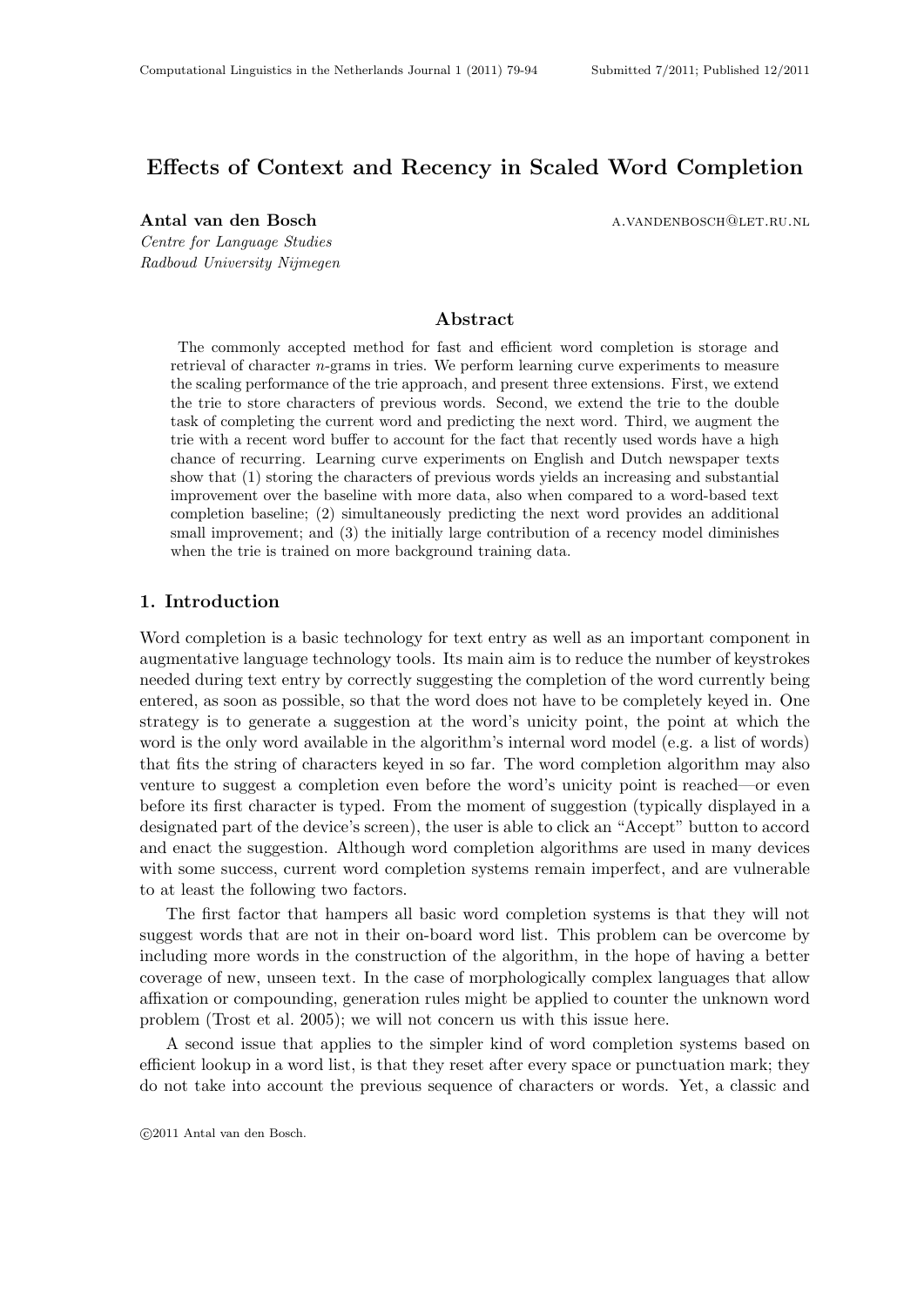fundamental insight is that characters or words preceding the current word may contribute information that would enable suggesting the current word earlier than its unicity point, in some cases even immediately (Shannon 1948). Using information from the previously entered text may also help in picking one particular suggested word over alternative words with the same initial characters, but which are less likely given the previous word.

The latter issue has been widely studied, yielding promising and relatively successful methods that usually trade in speed and memory usage for above-baseline keystroke savings; we provide an overview of the main findings in Section 2. The main contribution of this paper is the perspective of the learning curve experiment. The amount of text available for training a word or text completion algorithm is likely correlated with keystroke savings, but what is the actual relation? We know from Lesher et al. (1999) that this relation is positive, but their learning curves extend to two million words of training data. To complement Lesher et al's findings, we ask what happens with more data than that: for instance, does the curve flatten? We report that we indeed find performance improvements with more training data up to a certain amount of training data, after which we observe some flattening in the performance of a simple baseline approach. In contrast, a number of extensions to the baseline (in total we compare the baseline to five extensions, all suggested by the existing literature) continue to increase their performance when trained on more data in a log-linear fashion, i.e., with every n-fold increase in the amount of training data, performance increases by a roughly constant amount.

After our review of related work, we introduce in Section 3 a simple character-based word completion algorithm based on the normal prefix trie, and a recent-keystrokes variant which we select as the baseline. After introducing our training and testing data and our experimental setup in Section 4, we introduce four extensions to the baseline model. We compare the baseline and its four extensions in learning curve experiments, of which the results are given in Section 5. We discuss our findings and phrase our conclusions in Section 6.

# 2. Related Work

The approach we focus on in this paper aims at reducing the amount of typing necessary to enter a text by using automatic predictive typing aids. Tools of this type try to predict the completion of the current text as it is being keyed in, and are available for input modalities ranging from full keyboards to the more restricted keypads of mobile phones. For instance, the popular T9 algorithm and several variants were designed specifically to offer word completion on the standard 12-key keypad layout on the majority of mobile phones used in the last decade (Grover et al. 1998, MacKenzie et al. 2001). However, a growing number of mobile devices sport full QWERTY keyboards, either soft keyboards (i.e. on-screen keyboards that can be utilized through touch or pen input), or hard keyboards just as regular desktop computers and laptops have. In this paper we focus on predictive text entry using QWERTY keyboards, i.e. one-letter-per-key keyboards.

Predictive text entry algorithms use context information to anticipate what block of characters (letters,  $n$ -grams, syllables, words, or entire phrases) a person is going to write next (Garay-Vitoria and Abascal 2006), lowering the overall cognitive load of text entry, even though the additional interaction with the predictive text entry software introduces a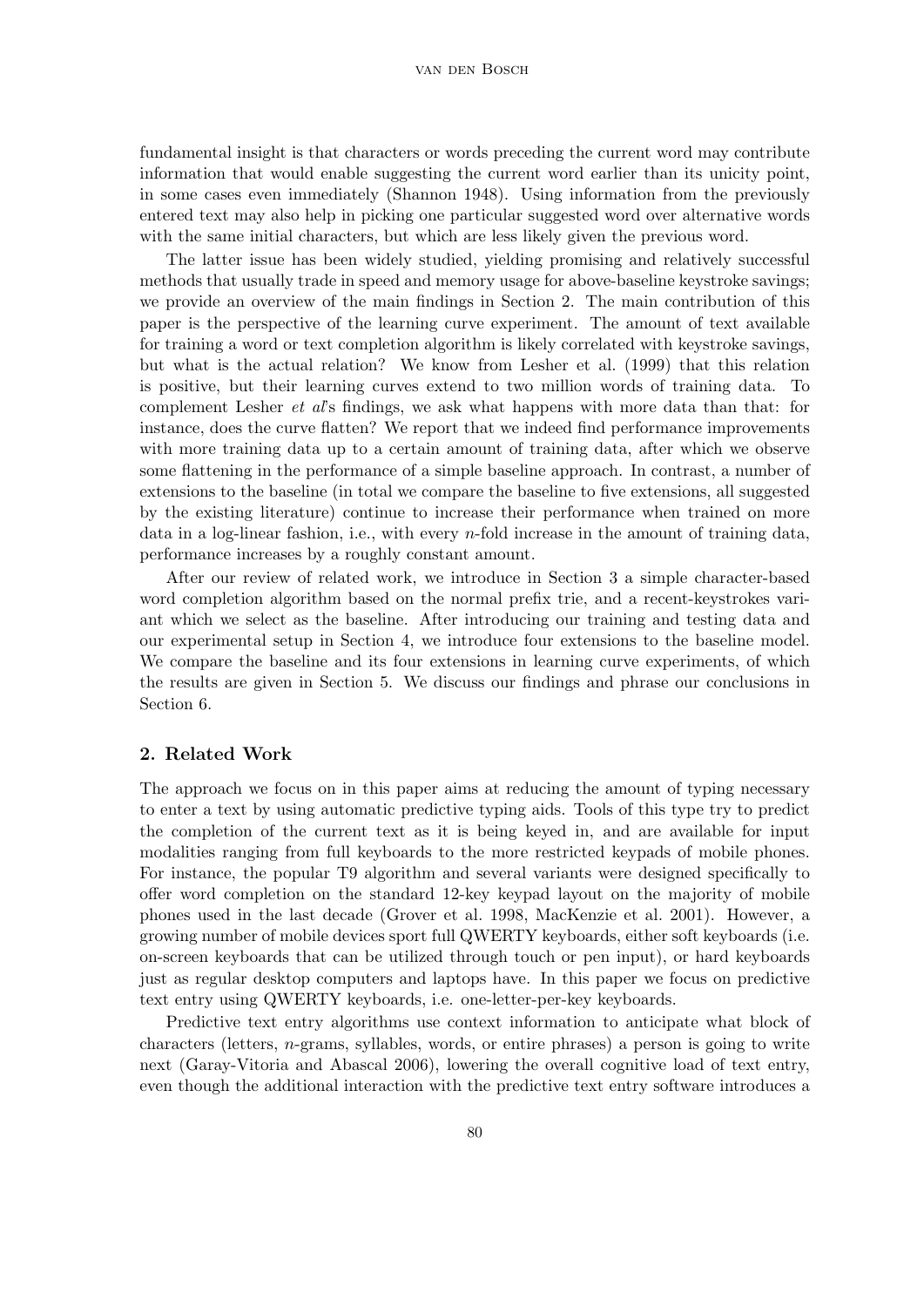load of its own (Horstmann Koester and Levine 1996). The block size the typing aid tries to predict influences the potential savings in terms of time and keystrokes. However, predicting n-grams (Goodman et al. 2002) or sub-word units such as syllables or morphemes can result in increased cognitive load for the user who has to check and approve the predictions. Because words (whitespace-delimited sequences of letters) are more easily recognizable and thus reduce the cognitive load required, and because with whitespace-delimited strings the space bar can play a double role as a whitespace and an "Accept" button, words are most widely used as predicted blocks (Garay-Vitoria and Abascal 2006). We take this approach here as well, and thus focus on word completion.

Word completion was adopted early on as a topic in the development of augmentative and rehabilitation technologies, where it has been established as a generally effective tool for text entry (Horstmann Koester and Levine 1996). An early version of a simple wordlistbased system was PAL (Swiffin et al. 1985), a portable device in which high-frequency words are suggested that partially match the characters keyed in thus far. Extensions were proposed that exploited conditional probabilities between successive words (Bentrup 1987) and syntactic parsing (VanDyke 1991).

Another more technical strand of work then emerged that largely followed the same development path as the previous augmentative technology strand: a context-insensitive wordlist-based system is augmented by using statistically or linguistically more sophisticated context of the text typed in thus far. Syntactic information, which can produce constraints on the likely syntactic category of the next word to be completed based on a partial parse of the left context, is used in by Wood (1996) and Garay-Vitoria and González-Abascal (1997). Carlberger et al. (1997) use part-of-speech tagging in their Profet system. Cagigas (2001) combines grammatical knowledge and part-of-speech tag statistics, as do Matiasek et al. (2002) with their FASTY system, and Fazly and Hirst (2003). Discussing the use of part-of-speech tagging likelihoods to constrain and augment word completion, Fazly and Hirst say, when observing that part-of-speech tagging information hardly contributes to the performance as compared to the context-sensitive statistical component in their model, "The relatively small improvement is possibly because word-bigram probabilities implicitly capture tag-bigram probabilities to a considerable extent as well." (Fazly and Hirst 2003). It is for this reason that we do not make use of part-of-speech tagging in our experiments.

Several studies focus on augmenting text completion purely with statistical word bigram or word trigram models. A key publication is that of Lesher et al. (1999), in which the relation is investigated between word completion success and the order of the word n-gram model underlying the word completion, as well as with the amount of training material. Their results show that in their experimental setting, word trigram models contribute 7.5% additional keystroke savings over a unigram model (i.e. the word list baseline). They also report on learning curve experiments with increasing training set sizes and constant test material, and report increasingly higher keystroke savings with more training data. In the study described in this article, training set size and context beyond the single current word are among the factors we also vary in our experimental matrix. Other examples of word completion work purely driven by statistical word  $n$ -gram models are the WordQ system of Nantais and colleagues (Nantais et al. 2001, Shein et al. 2001), and the system presented by How and Kan  $(2005)$ . Note that our work concerns word completion based on character-n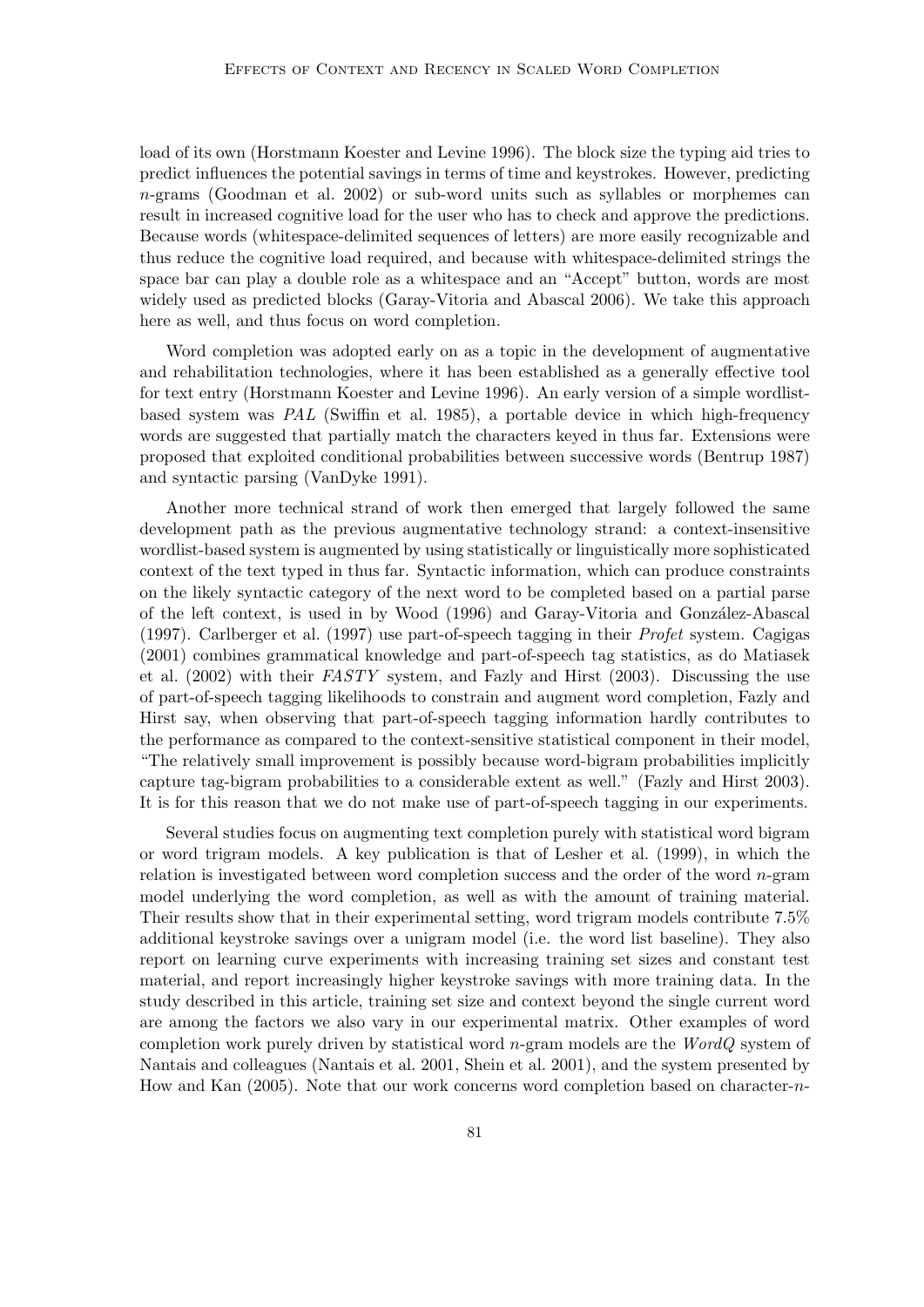gram models, although we do present a comparison against word prediction through a word n-gram language model.

Copestake (1997) combines context-sensitive part-of-speech tagging information with a recency model. Information in recent text is also exploited by Darragh et al. (1990), who use a dynamically updated tree-based memory structure to cache n-grams. Suggestions are sorted by preference to the longest, most frequent substrings. Tanaka-Ishii (2007) compares four language models for predictive text entry: two simple models based on frequency and recency counts, a model based on co-occurrence between words, and an adaptive n-gram model that takes into account the probability distribution of words previously used by the user as well. The adaptive n-gram model performs best.

Although a  $2003$  EACL workshop<sup>1</sup> showcased a considerable breadth and quantity of research in the text completion field at that point in time, there seems to have been somewhat of a lull in the research since then, while the industrial application field of efficient text entry methods in increasingly advanced devices is only becoming wider. As it stands, it may already be the widest-spread piece of language technology in the world, shipped with nearly every one of the several billions of mobile phones in use worldwide.

### 3. A baseline word completion algorithm and three extensions

Arguably, the two goals of a word completion algorithm are (i) to store a wide-coverage word or language model that it can access rapidly to match input character sequences, and (ii) that it needs to be able to say at the earliest possible point of a character sequence being entered, with a success rate that should be as high as possible, to which word the sequence can be completed.

This task can be phrased as a classification problem in which an input sequence of entered keys is mapped to the complete intended word that is currently being keyed in. Suppose that a person intends to key in the text "it feels nice" on a normal QWERTY keyboard. The first task is to predict "it" after seeing the "i", however unreasonable this may seem. After having seen "it" and the space bar, the next task is to suggest "feels"; either immediately, or as soon as possible in the sequence of that word being keyed in: after "f", after "fe", etcetera. Its classification task thus can be made explicit as thirteen classification instances depicted at the left-hand side of Figure 1, labeled "prefix".

We first introduce tries as the data structure of choice, and describe the algorithm to generate them and use them during processing. We then introduce our baseline word completion algorithm, and describe five extensions to this baseline.

# 3.1 Tries

To store instances such as the ones in Figure 1 and convert them into an efficient data structure from which word completions can be quickly retrieved, tries are ideally suited (Knuth 1973). In our study, we employ the IGTree decision tree algorithm (Daelemans et al. 1997), which implements trie compression and retrieval. In the first compression phase, a list of words (e.g., a lexicon or a word list from a corpus) is compressed by IGTree into a trie

<sup>1.</sup> The EACL 2003 Workshop on Language Modeling for Text Entry Methods, Budapest, Hungary, URL: http://www.uni-koblenz.de/~compling/eaclws2003/.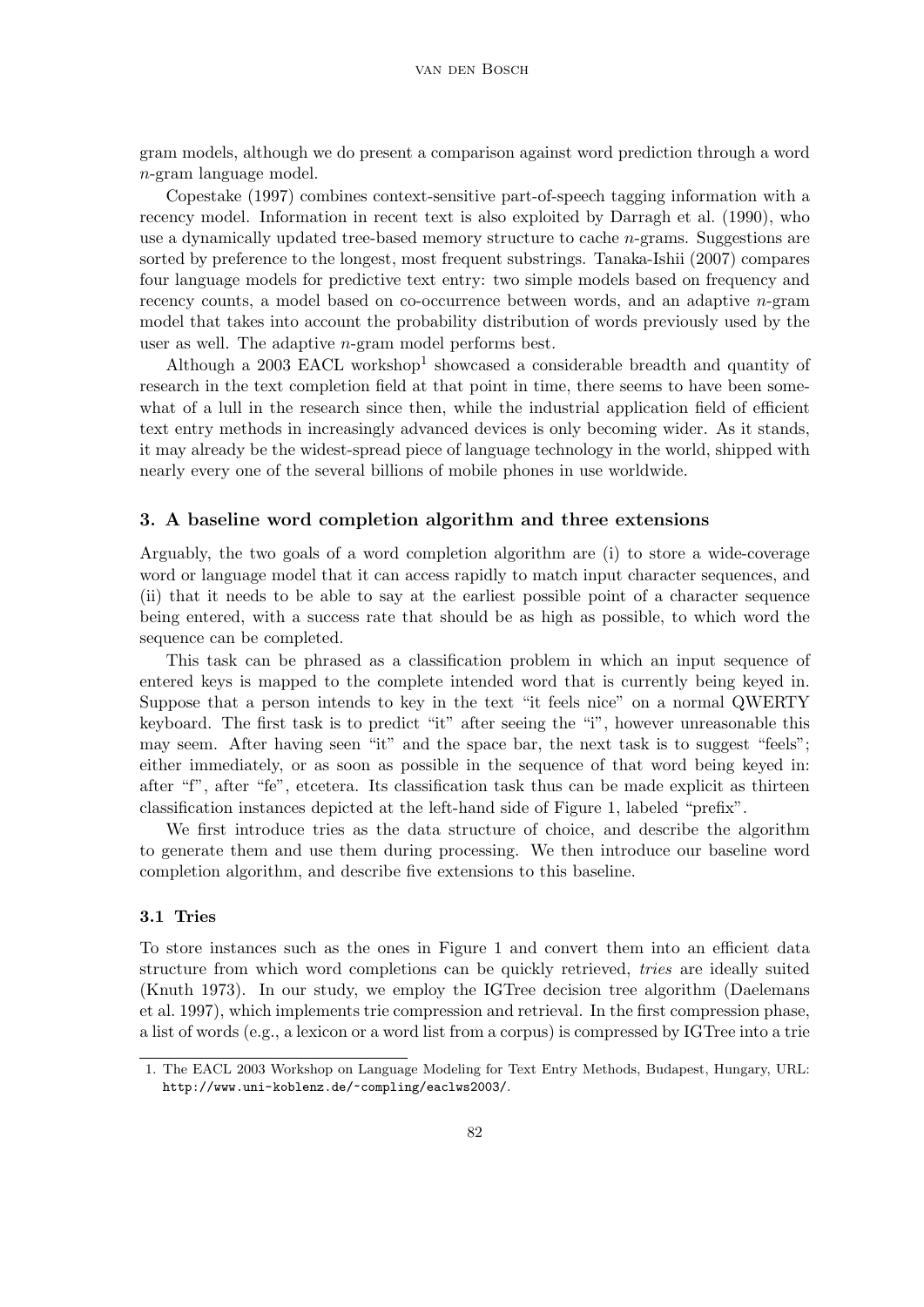

Figure 1: Example classification instances derived from the sentence "it feels nice" for the prefix trie (left), the recent-keystrokes trie (middle), and the recent-keystrokes trie with context (right).

structure. To do this, first a one-time ordering of features is computed, where the features are the positions in the character buffer. The ordering of the features is determined by their information gain ratio with respect to predicting the word completion. Subsequently, a root node is created, which represents the most likely word when no key is pressed yet. This root node fans out to a first layer of nodes through arcs, where the arcs represent all possible keystrokes. Each first-layer node represents the most likely word given a single keystroke, and connects to second-layer nodes by arcs that denote all possible keystrokes given the first keystroke. A node becomes an end node if the arc leading to that node uniquely identifies a single word (i.e. the word's unicity point is reached), even if the arc is not the last character of the word. This algorithm is recursively applied until all instances are represented as paths in the trie.

The normal prefix trie retrieval process matches new incoming instances to paths in the trie by simply traversing the trie level by level, one arc per level, according to every new character in the input. At any point during the traversal, the trie is able to generate the most likely word as a completion suggestion given the path so far, provided that frequency information is stored on the trie's nodes. Starting with the root node, it deterministically takes the arc representing the first (leftmost) character, and continues following matching arcs in the ordering of the features, during which it may either (i) encounter a non-ending node with a matching arc pointing deeper into the trie, at which the current sequence of keystrokes may still be completed into more than a single word, it may suggest the most likely word so far (in case of frequency ties, the first word encountered in the training set is presented), or (ii) it may fail to find a matching arc from the last visited node, from which it can be concluded that the current word has not been seen in training, or finally (iii) it may encounter an end node, at which point the full word completion is emitted as the only known output given that sequence of keystrokes.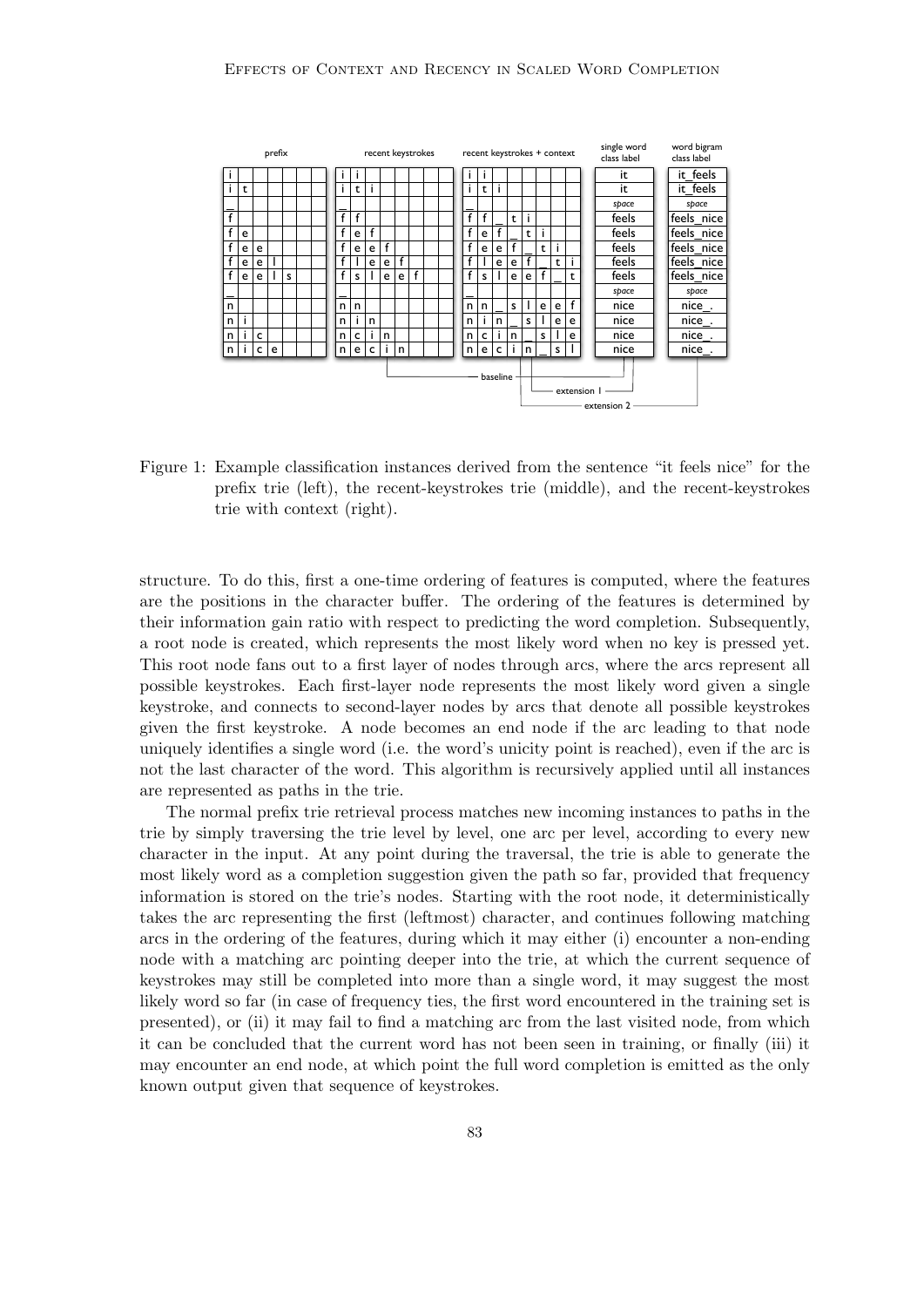As a side note, trie-based retrieval in character  $n$ -gram paths according to a fixed ordering (in our case, ordered by information gain) is equivalent to Katz back-off smoothing in character n-gram language models (Zavrel and Daelemans 1997).

In the larger context of the text application, this trie is embedded in a real-time wrapper that reads each incoming keystroke, updates the character buffer (shifting it leftward with each keystroke, erasing it after each space), sends the buffer to the trie, catches the prediction emitted by the trie, and presents this to the user, who may then press a special "Accept" key (or the space bar, as implemented in many text completion interfaces) to accept the trie's suggestion.

#### 3.2 The baseline algorithm: Recent-keystroke tries

The classic prefix trie, compressing the types of instances depicted on the left-hand side of Figure 1, is a data structure that offers a left-to-right letter-by-letter access to words in the word list. When following the keystrokes belonging to a word, the trie simply needs to be traversed from the top down. An alternative is to order the keystrokes from most recent to less recent, i.e. from right to left; examples are given in the middle of Figure 1. As each new user keystroke changes the history buffer by one position, this trie needs to be re-accessed with each keystroke. The resulting trie is different from a normal prefix trie, but has the same function; in practice, it turns out it has virtually the same performance as well, provided that this "reverse" trie also keeps the first letter in the trie (the first column of the examples in the second column of Figure 1 labeled "recent keystrokes"), to prevent it from suggesting words with a different starting letter.

We use this "recent keystrokes" trie as our baseline word completion system for the reason given in the next subsection.

#### 3.3 Extension 1: Adding previous word context

The advantage of the recent-keystrokes trie over a normal prefix trie is that it can represent keystrokes before the current word in their natural order, simply by continuing to represent all characters typed so far from right to left, from the current word down to the previously complete word, the word before that, etc., up to some fixed buffer limit. We adopt a limit of 15 characters, which is typically wide enough to hold at least one previous word besides the keyed-in characters of the current word. We explicitly keep spaces and punctuation marks in the buffer. Examples generated this way can be found in the third column in Figure 1 labeled "recent keystrokes + context".

As these tries do not compress a word list but rather an extended character n-gram model over text, they can be expected to be larger than the baseline "recent keystrokes" tries.

### 3.4 Extension 2: Predicting the next word as well

If the previous word is available through a character  $n$ -gram window, and the currently keyed-in word is already becoming visible, then it is conceivable to extend the prediction to the word following the current word to be completed. In other words, the task could be extended from a unigram prediction task to a bigram prediction task. If the suggestion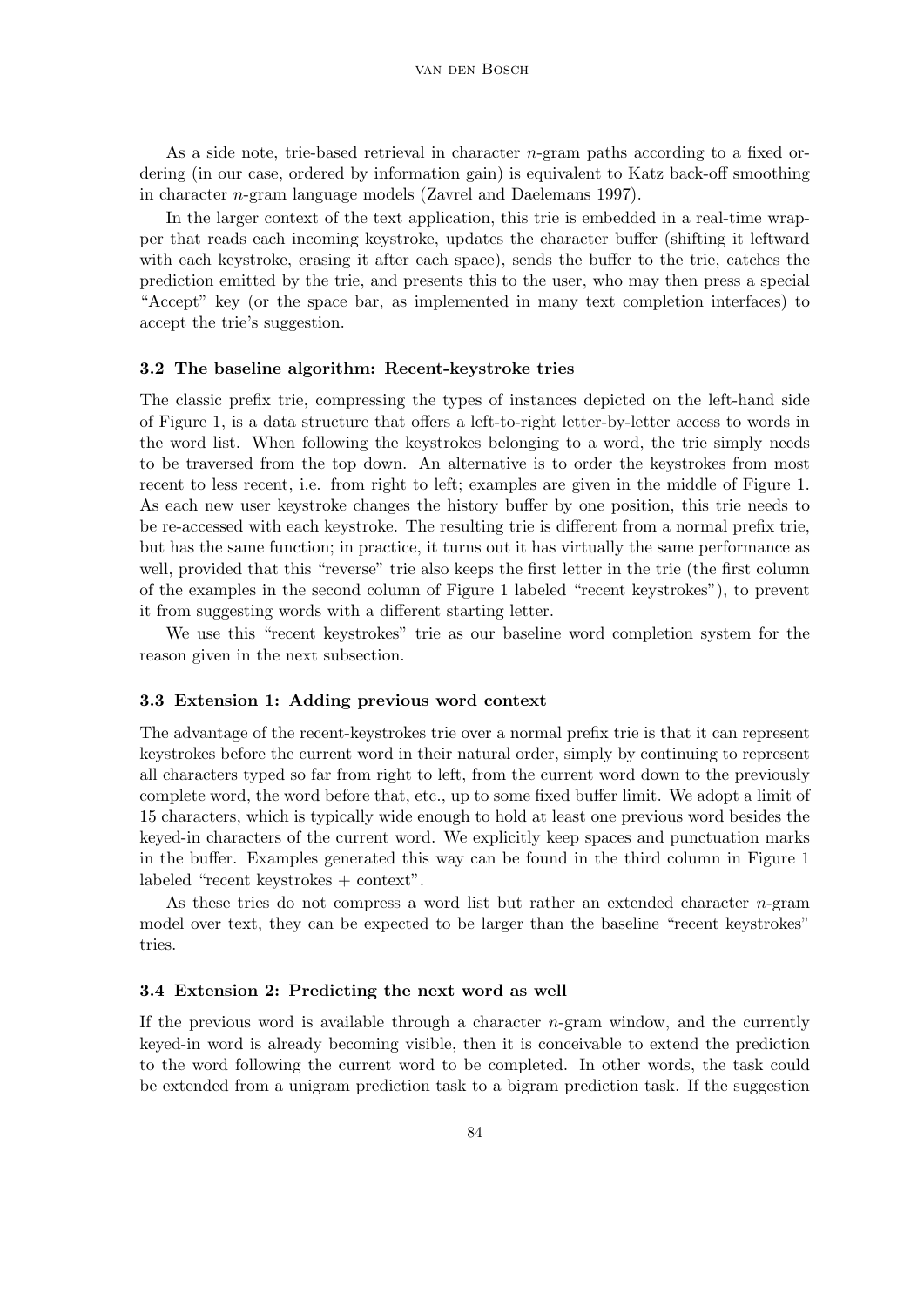

Figure 2: Graphical representations of the baseline and the extensions with their interrelations. Arrows depict the "extends" relation.

for the current word is accorded by the user, this could be immediately followed by a suggestion for the second part of the predicted bigram. If that was the word the user was indeed intending to write, then all characters of that word can be saved; only one "Accept" action (one keystroke) is needed. We introduce this extension as a second variant of the baseline. In Figure 1 this extension uses the same input as the first "recent keystrokes + context" input features, but now predicting bigrams of words. Tries of this type can be expected to be larger than the tries of the first extension, as more information (longer paths) will be needed to disambiguate between word bigrams with the same to be completed left-hand side word, but different right-hand side words.

### 3.5 Extension 3: Adding a recency model

Following Copestake (1997) and Tanaka-Ishii (2007), the third extension we implemented is a recency model. While our second extension extends only the first extension, the third extension can be applied to the baseline system and the first and second extensions. We illustrate these interrelations in Figure 2 for clarity.

The recency model is a small continuously updated memory buffer of the last  $m$  words seen in the text so far. With every new word, elements in the buffer shift one place backwards, dropping the element at the back of the memory, and inserting the word that was just keyed in or completed. The recency model operates in parallel to the trie, and checks if the sequence of characters currently keyed in uniquely matches one of the words in the buffer. If the recency model finds a match, its suggestion is presented instead of the trie's suggestion. The motivation for the recency model is that words tend to recur burstily once they have appeared in a text, due to their association with the text's topic; the probability of words recurring in a short stretch of text is far higher than the Poisson distribution based on their frequency in a large corpus would suggest (Church 2000). A recency model may therefore provide useful guesses complementary to those of the generic trie, which has no statistical information on the text being processed.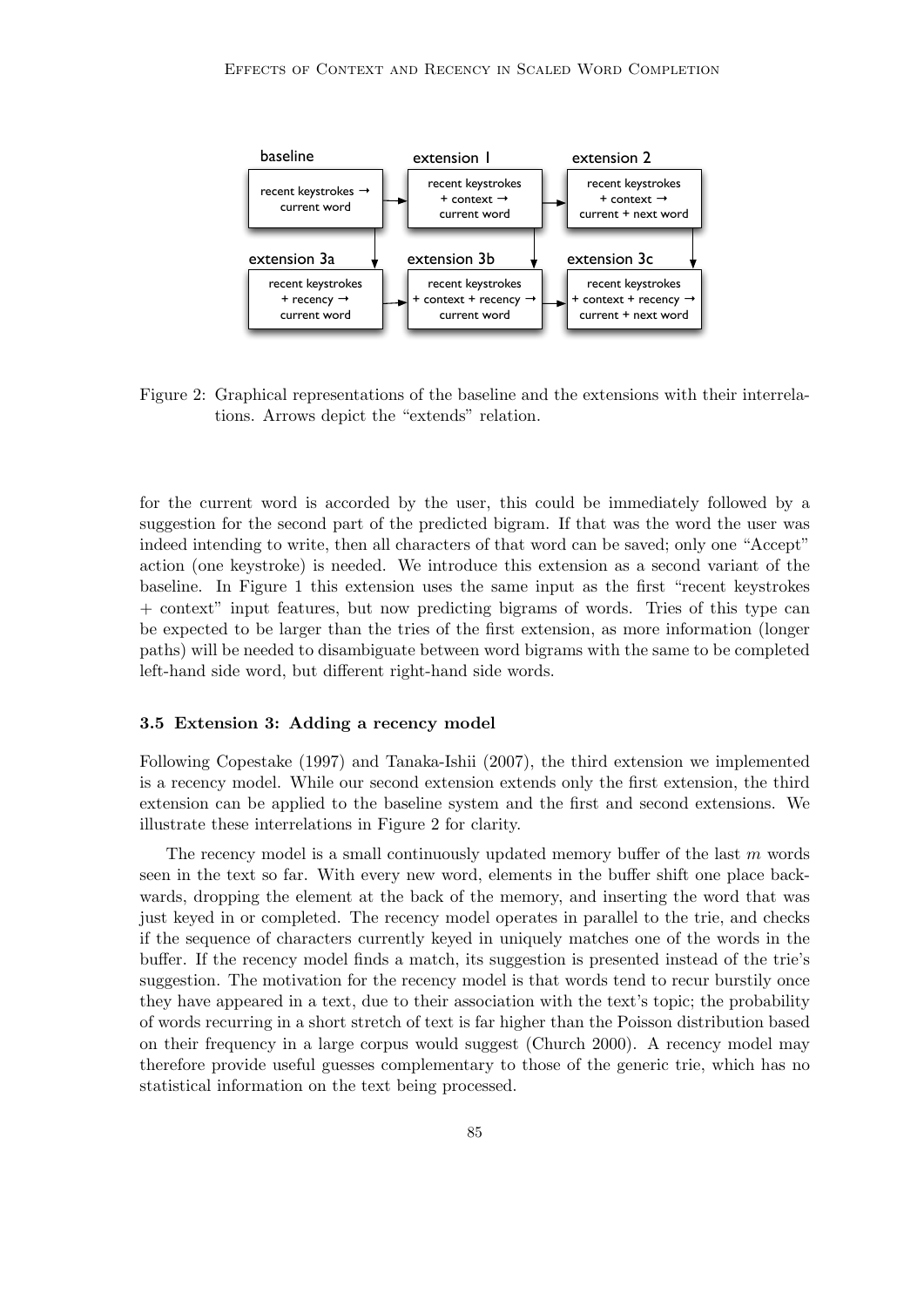As the recency model can be applied to the baseline model as well as the two extensions described before, we have three variants of the third extension: 3a, 3b, and 3c, as visualized in Figure 2.

#### 3.6 Classification and storage complexity

Retrieval of classification information in a trie has a favorable upper-bound complexity of  $O(f)$ , where f is the number of features and hence the depth of the trie. Storage on the other hand is linearly bounded by  $O(n)$ , where n is the number of examples. In practice, a trie may compress the training examples by a large margin.

In the baseline experiment and in all extensions, f remains constant at character buffer size 15. In practice we do expect to find differences in storage space needed for the different extensions. Extension 1, adding previous word context, will increase the average branching factor of the tries built. Extension 2, predicting two words instead of one, will also likely increase path length and branching. Despite this we expect to find relatively little effect of these potentially large storage differences on the speed of classification.

In contrast to our fixed  $f, n$  is varied in learning curve experiments, as detailed in the next section.

### 4. Experimental setup

We performed experiments on comparable Dutch and English data. Dutch has a productive compounding morphology, allowing for long, relatively infrequent words. Dutch therefore has more unknown words than English (Ordelman et al. 2001), but once a long compound is predicted correctly during the first letters, many keystrokes can be saved—roughly equivalent to what could be saved in extension 2 applied to English, when predicting two English words at the same time that in Dutch would be single words.

As our Dutch text corpus for training and testing, we used a Dutch newspaper's article archive for the year 1998, comprising a total of 128 million words. We split this corpus into a training corpus of up to the first 30 million words, and a disjoint test set of the final 100,000 words. The test set thus contains articles describing events which occurred at a later point in time, and not immediately following the articles in the training set. For English we made use of the Reuters RCV1 corpus (Lewis et al. 2004), of which we also took the final 100,000 words as test data, and up to 30 million words from the start of the corpus as training data.

### 4.1 Experimental design and evaluation

Keeping the test sets constant for each language, we grow the amount of training material in a pseudo-exponential series, starting at 1,000 words, ending currently at 30 million. At each step in the curve we perform a full IGTree experiment in which we generate a trie, and process the test sets with the trie. With each experiment we measure the percentage of keystrokes saved: the proportion of the total number of keystrokes needed to generate the entire test text when all correct suggestions of the system are effectuated as soon as they are presented, over the total number of keystrokes needed when the full test text would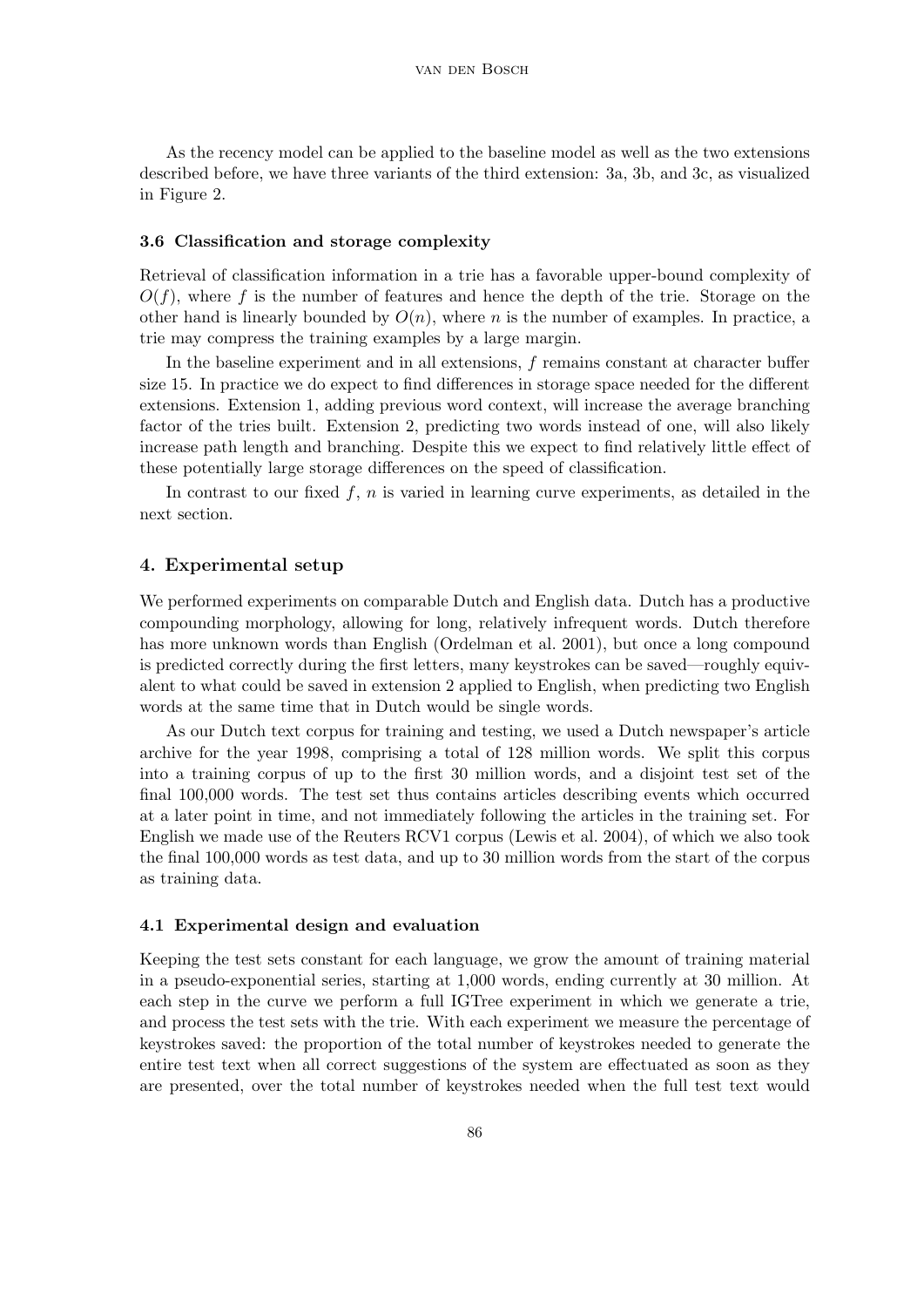

Figure 3: Learning curves on Dutch (left) and English (right) data of the baseline system (the "recent keystrokes" trie), extension 1 (the "recent keystrokes + context" trie), and extension 3a (adding a recency model to the baseline system).

be keyed in character by character. Pressing the "Accept" button is also counted as a keystroke.

Counter to Lesher et al. (1999), Fazly and Hirst (2003), and several other approaches mentioned earlier, we do not consider ranked n-best lists of completion suggestions, as in many devices and circumstances it is inefficient or impossible to present these suggestion lists. Inspecting a list of suggestions also poses a larger cognitive load than checking a single suggestion, and furthermore it is unclear how scrolling, browsing and selecting items from this list should be counted in terms of keystrokes. One could adopt the reasoning that selecting the highest-ranked suggestion costs one keystroke, selecting number two costs two keystrokes: (1) go one step down the list, (2) accept the suggestion, etcetera. Both Lesher et al. and Fazly and Hirst report keystroke saving results with  $n > 1$  ( $n = 10$  and  $n = 5$ , respectively) but do not take the ranking of the correct suggestion into account. We choose to work with  $n = 1$ .

# 5. Results

As a first analysis, we compare the baseline system against its two direct variants, extension 2 (the "recent keystrokes + context" trie) and extension 3a (adding a recency model), both for the Dutch and the English data. Figure 3 displays the two learning curve graphs.

The graphs of the two languages are quite similar. The keystroke savings of the baseline system increase at a reasonably steady log-linear pace until about a training set of 100,000 words, after which the increase in performance decreases with more data, and even appears to flatten. The extension 1 system, adding previous-word context to the input, however, continues its approximately log-linear growth, and gains marked improvements over the baseline from 100,000 words of training onwards. Second, we observe that adding a recency model to the baseline system boosts keystroke savings considerably when the trie is trained on small amounts of data, but the surplus effect of the recency model diminishes gradually, and the curve flattens just as the baseline curve does.

Figure 4 compares extension 1 (already shown in Figure 3) and 2, and compares the two extensions with their recency-model variants (3b and 3c, respectively). The graphs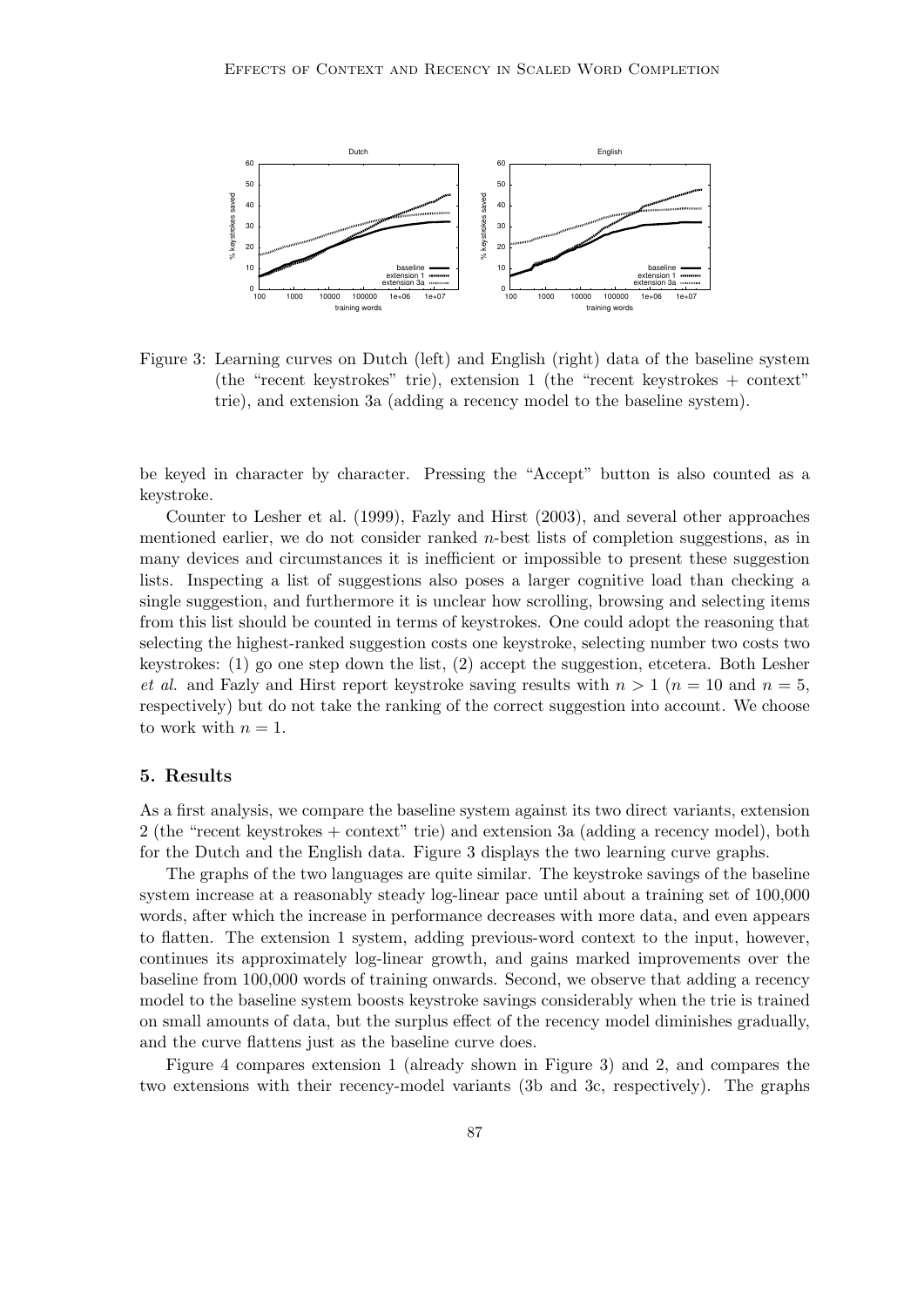

Figure 4: Learning curves on Dutch (left) and English (right) data of extension 1 (the "recent keystrokes + context" trie), extension 2 (extension 1 plus predicting the following word), extension 3b (adding a recency model to extension 1), and extension 3c (adding a recency model to extension 2).

for Dutch and English look similar again, with somewhat higher scores observed for English. Compared to extension 1, predicting the next word as well (extension 2) leads to slightly better keystroke savings only at the largest training set sizes; at best, the surplus of predicting the extra word is 2.3% for English and 1.8% for Dutch).

Adding a recency model to the two extensions also leads to enhanced scores when trained on small amounts of data, but the surplus of the recency model decreases with more training data. Extension 3c represents the aggregate of all available information; its curves combine, as can be seen in the graphs of both languages, the (diminishing) effect of the recency model with the (increasing) effect of previous-word context in the input and the (modest) effect of predicting the extra next word. Extension 3 produced the highest keystroke savings: 50.1% on Dutch and 54.0% on English, both at 30 million training words.

As pointed out, all systems compared here are based on character  $n$ -grams; earlier we referred to related work on predicting the next word based on an input of previous words (Nantais et al. 2001, Shein et al. 2001, How and Kan 2005), i.e. based on word  $n$ -grams. We trained and tested a memory-based word trigram language model (Van den Bosch 2006) on the same data. The model predicts the next word on the basis of the two previously typed words. If the predicted word is correct, all characters of the entire word (plus a whitespace character) are saved. The disadvantage of this system is that it cannot suggest the completion of a word as it is keyed in, as it needs to wait for this word to be entered completely to be able to predict the next word.

Figure 5 compares the learning curve of this word trigram-based model versus our character-based baseline system for Dutch. It is clear that the word-based model produces considerably lower key savings. An analysis shows that this can be attributed largely to the fact that the word prediction is particularly successful in predicting short function words, on which few keystrokes can be saved. Trained on 30 million words, the trigram language model is able to predict 20.4% of all next words correctly, while this only accounts for 14.0% keystrokes saved. Yet, the word-based learning curve does not flatten, which is in accordance with earlier observations (Van den Bosch 2006).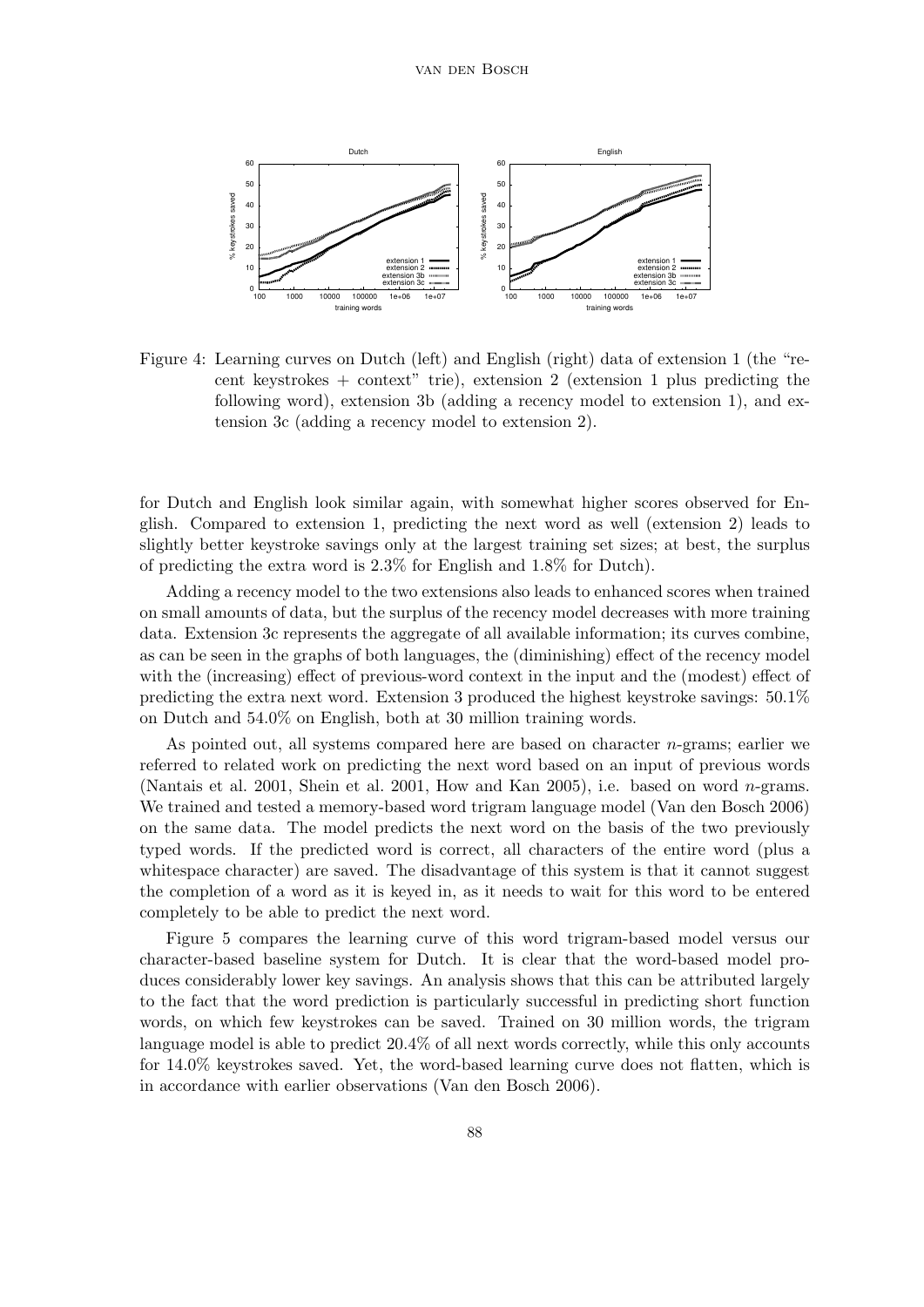

Figure 5: Learning curves on Dutch data of the (character n-gram-based) baseline system and a word-based trigram language model.

As stated earlier, adding character context to the input (extension 1) and predicting the next word as well (extension 2) can be expected to produce a larger memory footprint due to a larger branching factor in the trie, and longer paths stored in the trie. The left-hand graph in Figure 6 displays the number of trie nodes needed at the various training set sizes by the three systems trained on Dutch data. The y-axis is also logarithmic. The numbers of trie nodes needed by both extensions stand in a roughly linear relation with the number of training instances (recall the linear  $O(n)$  worst case complexity); largely mimicking the results shown earlier in Figures 3 and 4, the curve of the baseline system flattens earlier and more than the other two curves<sup>2</sup>. Comparing the curves of the two extensions, the second extension appears to continue a near-linear trajectory. As the memory footprint of the baseline flattens more, the difference between the trie sizes of the extensions and the baseline grows to more than one order of magnitude.



Figure 6: Left: Memory usage of the baseline system versus the first and second extensions, in terms of the number of trie nodes. Extension 1 extends the input character buffer to cover previous words as well; extension 2 adds the prediction of the next word. Right: Speed of the three word completion variants, in terms of the number of characters processed per second.

<sup>2.</sup> The current implementation of IGTree uses 40 bytes per trie node; the 604,285-node trie of the baseline system trained on 2 million words costs just over 23 MB of memory.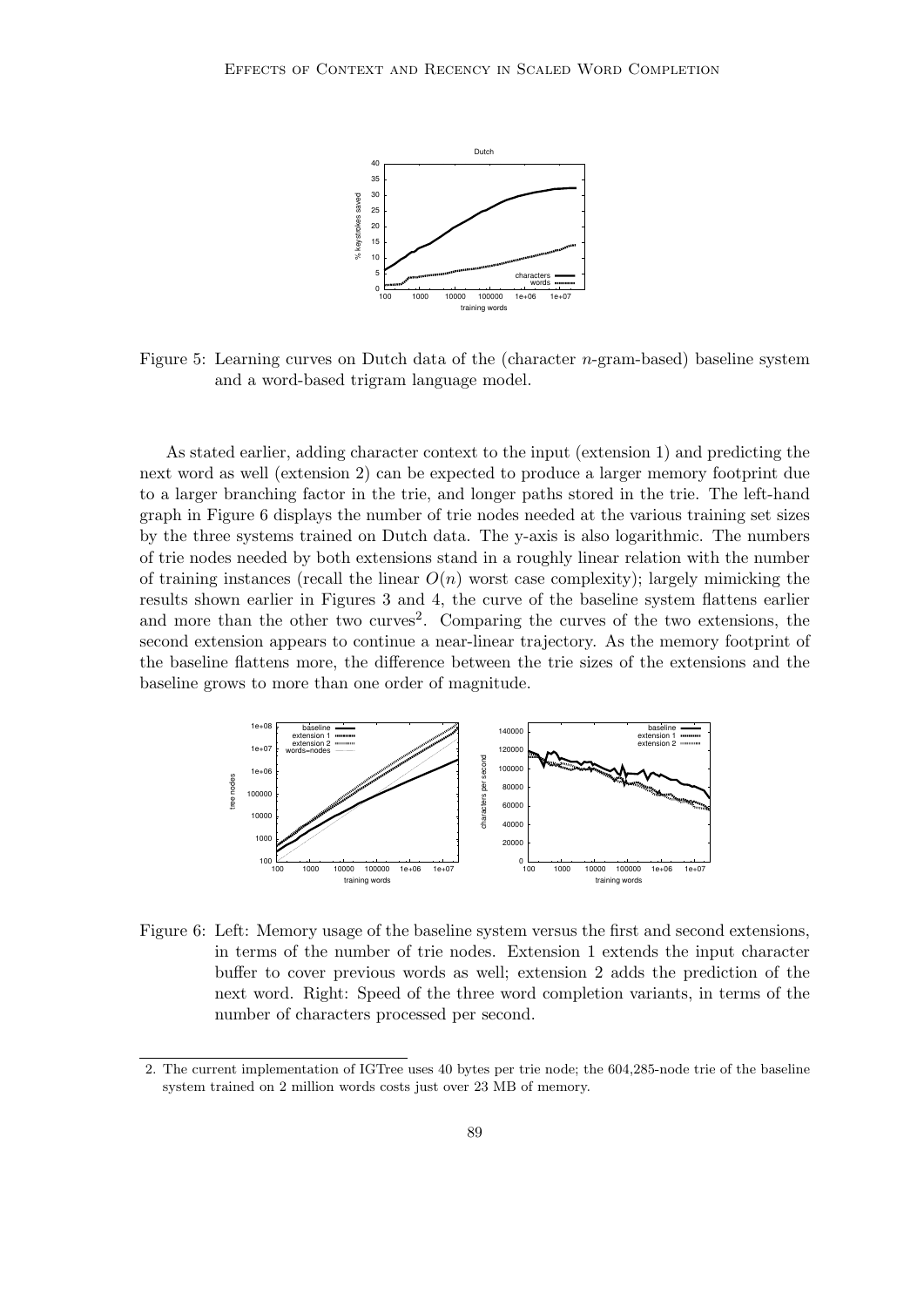#### van den Bosch

Besides their increased memory footprint, for practical purposes it would be good to know that the extensions are not exceptionally slower than the baseline, as the algorithm has to at least be fast enough to follow real time keystrokes, the average speed of which has been estimated at 0.12 seconds per keystroke for a good typist, and 0.28 seconds per keystroke for untrained typists (Kieras and John 1994). The worst-case complexity  $(O(f),$ f being the number of features) would predict no substantial loss in speed as f remains constant in our experiments.

The right-hand graph of Figure 6 displays the speed of the three systems using the same logarithmic learning curve axis, measured on the Dutch test set in uninterrupted classification mode, on a state-of-the-art computing server. Single measurements were made per training set size, hence the occasional spike, which may be due to uncontrollable task attribution behavior of the computer's kernel. The figure shows that the speed of the three systems, despite their different memory footprints, is indeed similar. The speed of all three systems declines from about 110 thousand classifications (keystrokes) per second to around 55 thousand classifications per second for the two extensions, and around 70 thousand classifications per second for the baseline system, at 30 million words of training data.

As a final analysis, in order to gain some insight into the performance of the recencybased model in isolation and not as a companion to the trie-based word completion system, we performed a series of experiments varying the size of the memory buffer  $m$  in steps of 5, again on Dutch data. In our experiments we arbitrarily set  $m = 300$ , as this seemed a reasonable approximation of the average length of a newspaper article, in which words can be expected to recur burstily because of the topical coherence of the text seen so far. The results visualized in Figure 7 show that our estimate is reasonable, with 14.5% keypresses saved at  $m = 300$ , a point where the curve has flattened considerably and little is to be gained from further increase.



Figure 7: Percentage of keystrokes saved using the recency model in isolation, with an increasing recent-word memory buffer up to 500 words in size.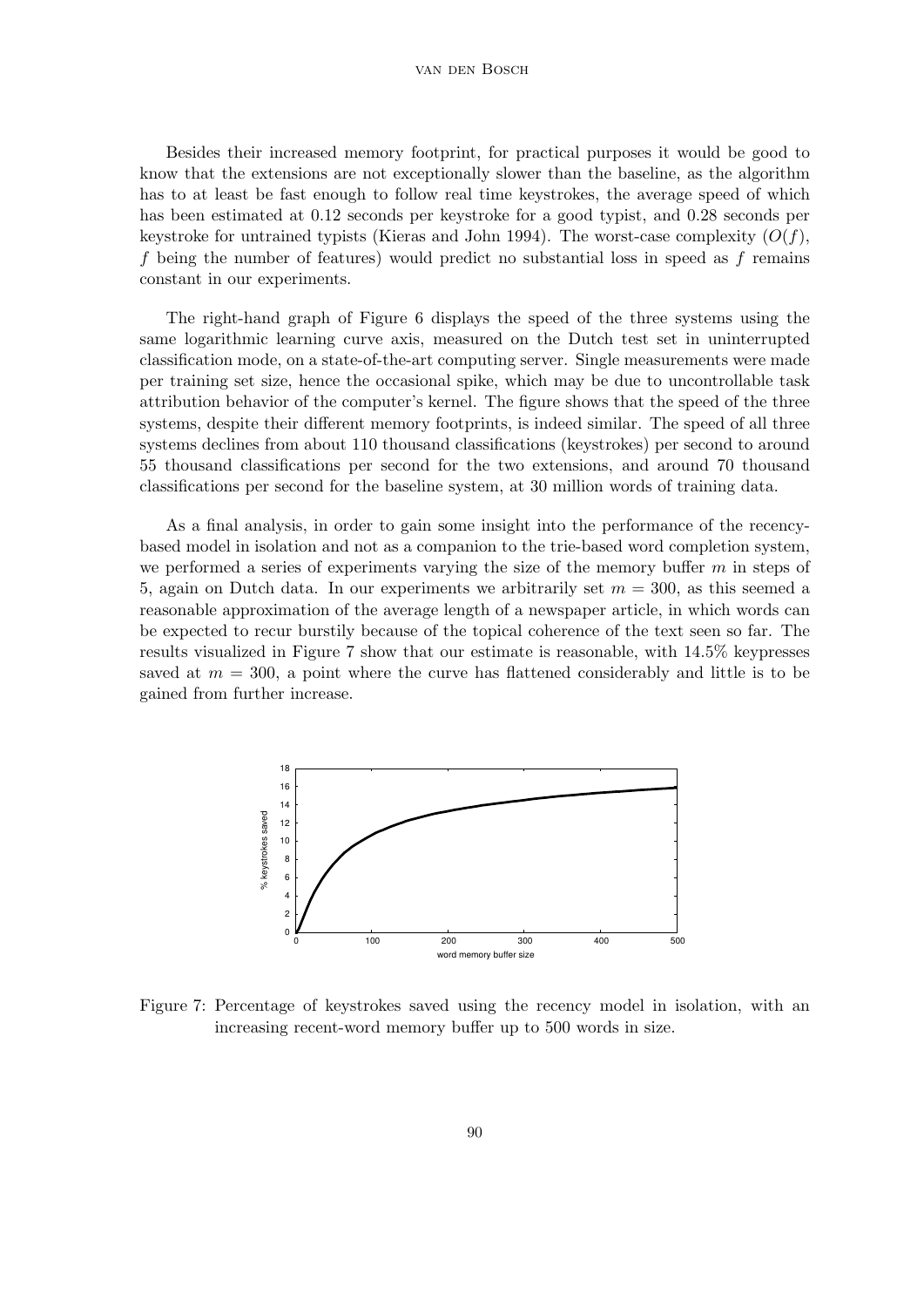### 6. Discussion

Given the common wisdom on the topic of word completion, our goal in this paper was to investigate the scaling behavior of a baseline trie-based word completion system as well as that of two extensions. The first extension adds characters of previous words to the input; the second extension adds the next word to the completion output, turning it into a bigram predictor. The baseline and its two extensions were also augmented with a recency model. First, we focused on performance in terms of keystroke savings on an unseen text. We performed experiments on English and Dutch data from the news domain, and plotted learning curves based on a pseudo-incrementally increasing training set regime. In agreement with the observation made by Lesher et al. (1999), the learning curves show initial log-linear increases, but we observe flattening curves for the context-insensitive baseline system, reaching about 32% character savings in both languages at 30 million words of training data.

Extending the character input buffer to cover previous words as well leads to an increasing surplus in saved keystrokes of up to 15% in our experiments. This is in line with, but a larger effect than the 7.5% surplus reported by (Lesher et al. 1999) at a training set maximum of two million words; we do find a similar 7% increase with Dutch on that same training set size (but an 11% increase with English). The surplus increases because the baseline learning curve flattens more with more data than the curve of extension 1. Extending this further by predicting not only the current word but at the same time also the next word yields an additional small surplus of about 2% (results on the two languages differ slightly, but show the same trends and differences overall).

Finally, adding a recency model to the three systems produces an additional boost in performance, but this effect is not sustained; rather, the added effect of the recency model decreases as the systems are trained on more data. The initial boost of about 11% decreases to about 4% in our experiments. Completing words that recently occurred is a sensible idea, but with a completion system trained on more data the recency model's contribution will be increasingly less complementary.

In general the learning curve results indicate that more training data leads to increased performance of context-sensitive trie-based word completion systems; we logged keystroke savings of 50% (Dutch) to 54% (English). We also have gathered indications on whether and how much our learning curves flatten, and thus to what extent the performance could still be boosted by adding more data. The early study of Lesher et al. (1999) reports a non-trivial rate of increase up to two million training words. Using a 10-best list, they report average keystroke savings over seven different test sets of about 54%. More recently, Fazly and Hirst (2003) measured the performance of their best system on two different training set sizes, 5.6 million and 81 million words from the British National Corpus. They report relatively limited improvements on two differently-sized test sets: an increase from about 51% to 53% (recall that they draw the correct suggestion out of a ranked 5-best list). They characterize the 2% increase as "only a small improvement", suggesting a more serious flattening than we observed so far.

Despite the positive effects on performing the task, more training data also leads to larger tries; the baseline system produces lean and fast tries, while the extended systems yield tries that are at least an order of magnitude larger. Still, as our complexity analysis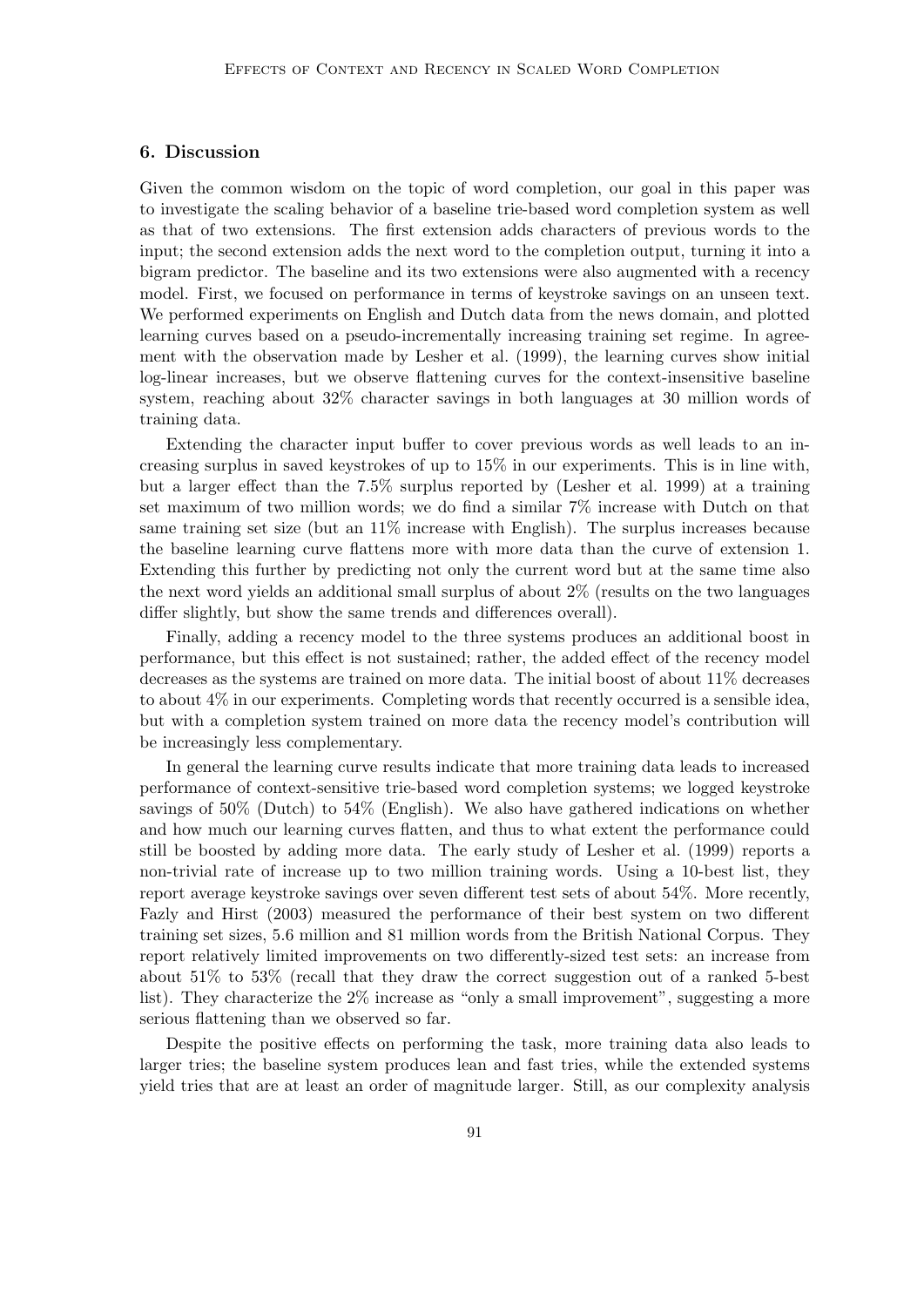predicted, the effectiveness of the trie data structure leads to high processing speeds that are only about 21% slower for the extensions as compared to the baseline.

There are several obvious paths to take in future work, the first one being the continuation of the learning curves. A second extension that the literature suggests (cf. Section 2) is to use part-of-speech tagging or syntactic information, but we also quoted Fazly and Hirst's hypothesis on why the influence of this information is limited in their experiments (Fazly and Hirst 2003). Garay-Vitoria and González-Abascal (1997) report similar observations with using statistical grammatical information. The experiment nonetheless remains interesting when seen through the instrument of learning curves, as the influence of explicit linguistic information may be larger with smaller training set sizes, as shown earlier by Van den Bosch and Buchholz (2002).

Another direction of future research with a considerable practical value would be to train and test word completion systems on personalized collections of documents or social media messages (such as email or tweets), and perform matrices of experiments with indomain/out-of-domain and generic/personalized data in all combinations of training and test set types. These dimensions are likely to have a major impact on the percentages of keystrokes saved, but we would expect the relative learning curve effects to persist.

# References

- Bentrup, J. A. (1987), Exploiting word frequencies and their sequential dependencies., *Pro*ceedings of the 10th Annual Conference on Rehabilitation Technology, RESNA, pp. 121– 123.
- Cagigas, S. E. Palazuelos (2001), Contribution to Word Prediction in Spanish and its Integration in Technical Aids for People With Physical Disabilities, PhD thesis, Universidad Politechnica de Madrid, Madrid, Spain.
- Carlberger, A., J. Carlberger, T. Magnuson, S. Hunnicutt, S. E. Palazuelos Cagigas, and S. Aguilera Navarro (1997), Profet, a new generation of word prediction: An evaluation study, ACL Workshop on Natural Language Processing for Communication Aids, Madrid, Spain, pp. 23–28.
- Church, K. W. (2000), Empirical estimates of adaptation: The chance of two Noriegas is closer to  $p/2$  than  $p^2$ , Proceedings of the 18th Conference on Computational Linguistics, Vol. 1, pp. 180–186.
- Copestake, A. (1997), Augmented and alternative nlp techniques for augmented and alternative nlp techniques for augmentative and alternative communication, *Proceedings of* the ACL workshop on Natural Language Processing for Communication Aids, Madrid, Spain, pp. 37–42.
- Daelemans, W., A. Van den Bosch, and A. Weijters (1997), IGTree: using trees for compression and classification in lazy learning algorithms, Artificial Intelligence Review 11, pp. 407–423.
- Darragh, J., I. Witten, and M. James (1990), The reactive keyboard: A predictive typing aid, Computer 23 (11), pp. 41–49, IEEE Computer Society, Los Alamitos, CA, USA.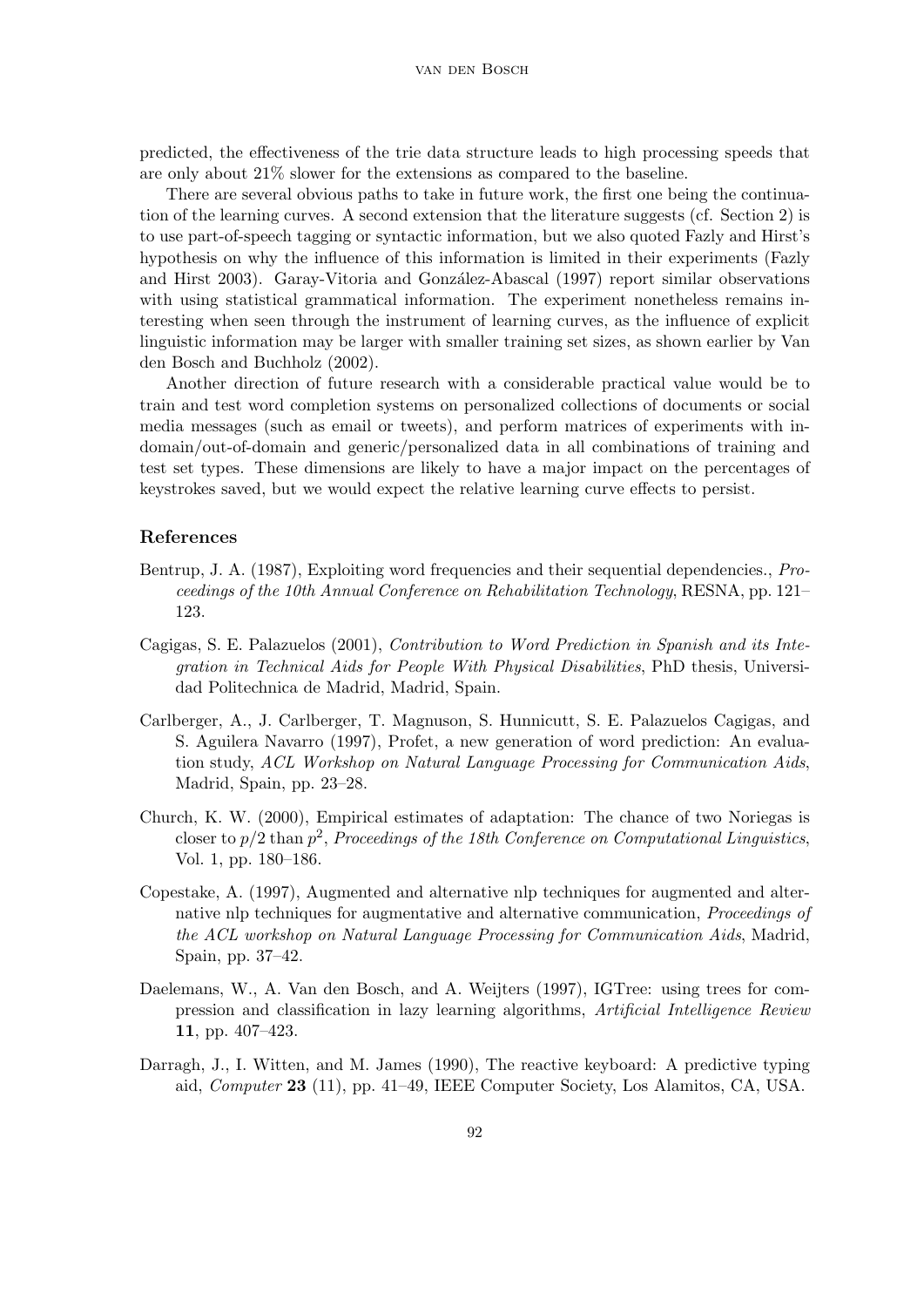- Fazly, A. and G. Hirst (2003), Testing the efficacy of part-of-speech information in word completion, Proceedings of the 2003 EACL Workshop on Language Modeling for Text Entry Methods, pp. 9–16.
- Garay-Vitoria, N. and J. González-Abascal (1997), Intelligent word-prediction to enhance text input rate, Proceedings of the 2nd International Conference on Intelligent User Interfaces, pp. 241–244.
- Garay-Vitoria, Nestor and Julio Abascal (2006), Text Prediction Systems: A Survey, Universal Access in the Information Society 4 (3), pp. 188–203, Springer.
- Goodman, J., G. Venolia, K. Steury, and C. Parker (2002), Language modeling for soft keyboards, IUI '02: Proceedings of the 7th International Conference on Intelligent User Interfaces, ACM, New York, NY, USA, pp. 194–195.
- Grover, D., M. King, and C. Kushler (1998), Reduced keyboard disambiguating computer.
- Horstmann Koester, H. and S. Levine (1996), Effect of a word prediction feature on user performance, Augmentative and Alternative Communication 12, pp. 155–168.
- How, Yijue and Min-Yen Kan (2005), Optimizing Predictive Text Entry for Short Message Service on Mobile Phones, in Smith, M. J. and G. Salvendy, editors, *HCII '05: Pro*ceedings of the The 11th International Conference on Human-Computer Interaction, Lawrence Erlbaum Associates, Las Vegas, NV.
- Kieras, D. and B. John (1994), The GOMS family of analysis techniques: Tools for design and evaluation, Technical Report CMU-HCII-94-106, Carnegie Mellon University.
- Knuth, D. E. (1973), The Art of Computer Programming, Vol. 3: Sorting and Searching, Addison-Wesley, Reading, MA.
- Lesher, G. W., B. J. Moulton, and D. J. Higginbotham (1999), Effects of ngram order and training text size on word prediction, Proceedings of the Annual Conference of the RESNA.
- Lewis, D.D., Y. Yang, T.G. Rose, and F. Li (2004), RCV1: A new benchmark collection for text categorization research, Journal of Machine Learning Research 5, pp. 361–397.
- MacKenzie, I. S., H. Kober, D. Smith, T. Jones, and E. Skepner (2001), LetterWise: Prefix-Based Disambiguation For Mobile Text Input, UIST '01: Proceedings of the 14th annual ACM Symposium on User Interface Software and Technology, ACM, New York, NY, USA, pp. 111–120.
- Matiasek, J., M. Baroni, and H. Trost (2002), FASTY: A multi-lingual approach to text prediction, Computers Helping People With Special Needs, Springer Verlag, Berlin, Germany, pp. 165–176.
- Nantais, T., F. Shein, and M. Johansson (2001), Efficacy of the word prediction algorithm in wordq, Proceedings of the 24th Annual Conference on Technology and Disability, RESNA.